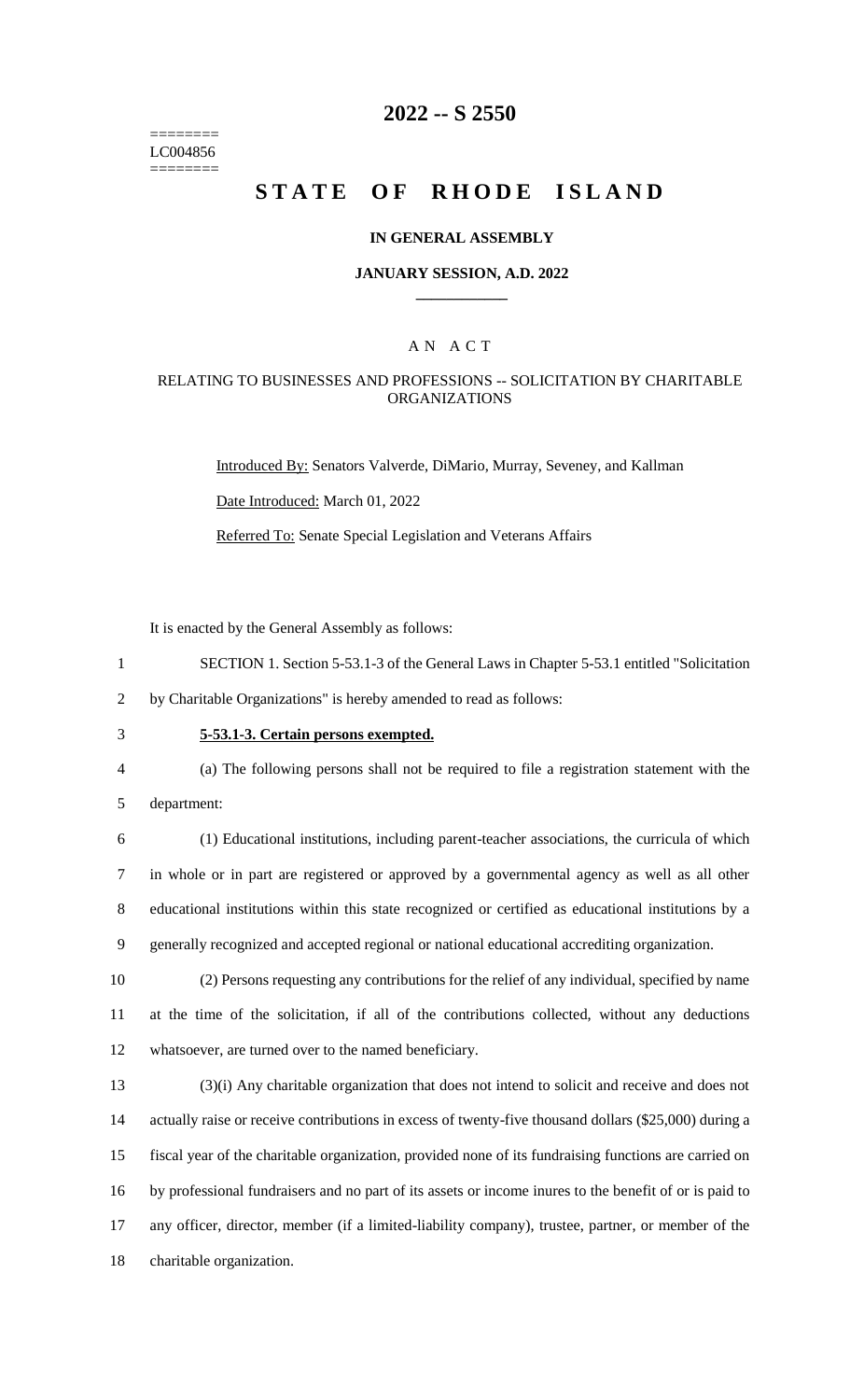(ii) For the purpose of this subdivision, contributions received from corporations, charitable foundations, government agencies, or a duly registered federated fund, incorporated community appeal, or United Way, shall not be included in determining the total amount of contributions received.

 (iii) If, during the fiscal year of any charitable organization, the gross contributions received by the charitable organization during that fiscal year exceed twenty-five thousand dollars (\$25,000), it shall, within thirty (30) days after the date it shall have received total contributions in excess of twenty-five thousand dollars (\$25,000), register with the director as required by § 5-53.1- 2.

 (4) Organizations that solicit only from their own membership. The term "membership" shall not include those persons who are granted a membership upon making a contribution as the result of a solicitation.

 (5) Persons soliciting contributions solely from corporations, charitable foundations, or governmental agencies.

- (6) Foundations or associations exclusively for the benefit of religious organizations, education institutions, nonprofit or charitable hospitals, and public libraries.
- (7) Hospitals that are nonprofit and charitable.
- (8) Veterans' organizations and their auxiliaries so long as the veterans' organizations are

chartered under chapter 6 of title 7.

- (9) Public libraries.
- (10) Historical societies duly organized under the laws of this state.
- (11) Free, not-for-profit, public art museums.
- (12) Grange organizations and their auxiliaries.

 (13) Churches or recognized denominations and religious organizations, societies, and institutions operated, supervised, or controlled by a religious organization or society that solicit from other than their own membership. Institutions indirectly or affiliated with but that are not operated, supervised, or controlled by any religious organizations or religious society that own, maintain, and operate homes for the aged, orphanages, and homes for unwed mothers.

- (14) Volunteer fire and rescue associations.
- 
- (15) Land trusts duly organized under the laws of this state.
- (16) Not-for-profit food bank or food pantry; provided, however, the Rhode Island
- community food bank shall not be included within this classification.
- (b) Any charitable organization claiming to be exempt from the registration requirements

of this chapter shall submit any information that the director may request to substantiate an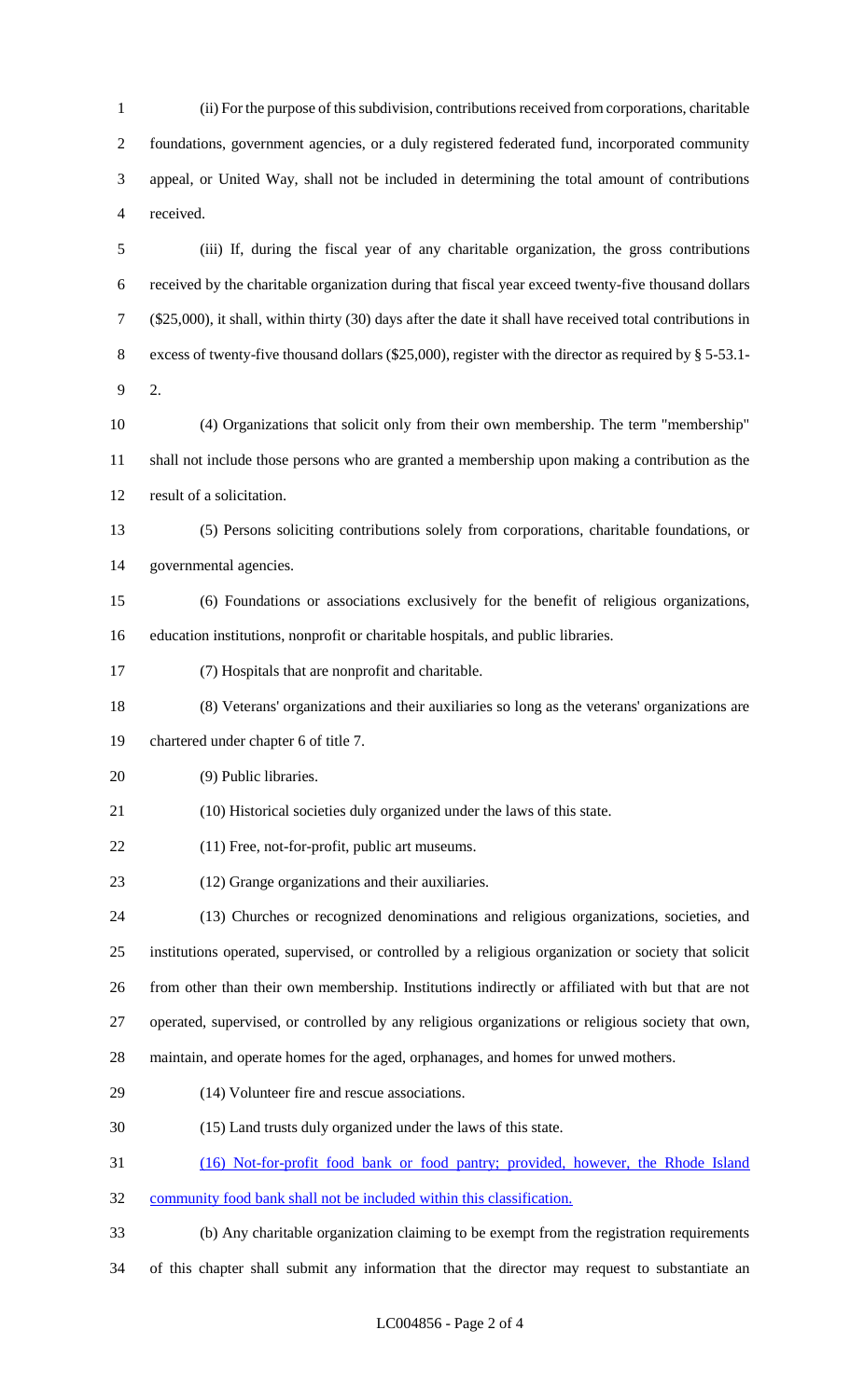- 1 exemption under this section.
- 2 SECTION 2. This act shall take effect upon passage.

======== LC004856 ========